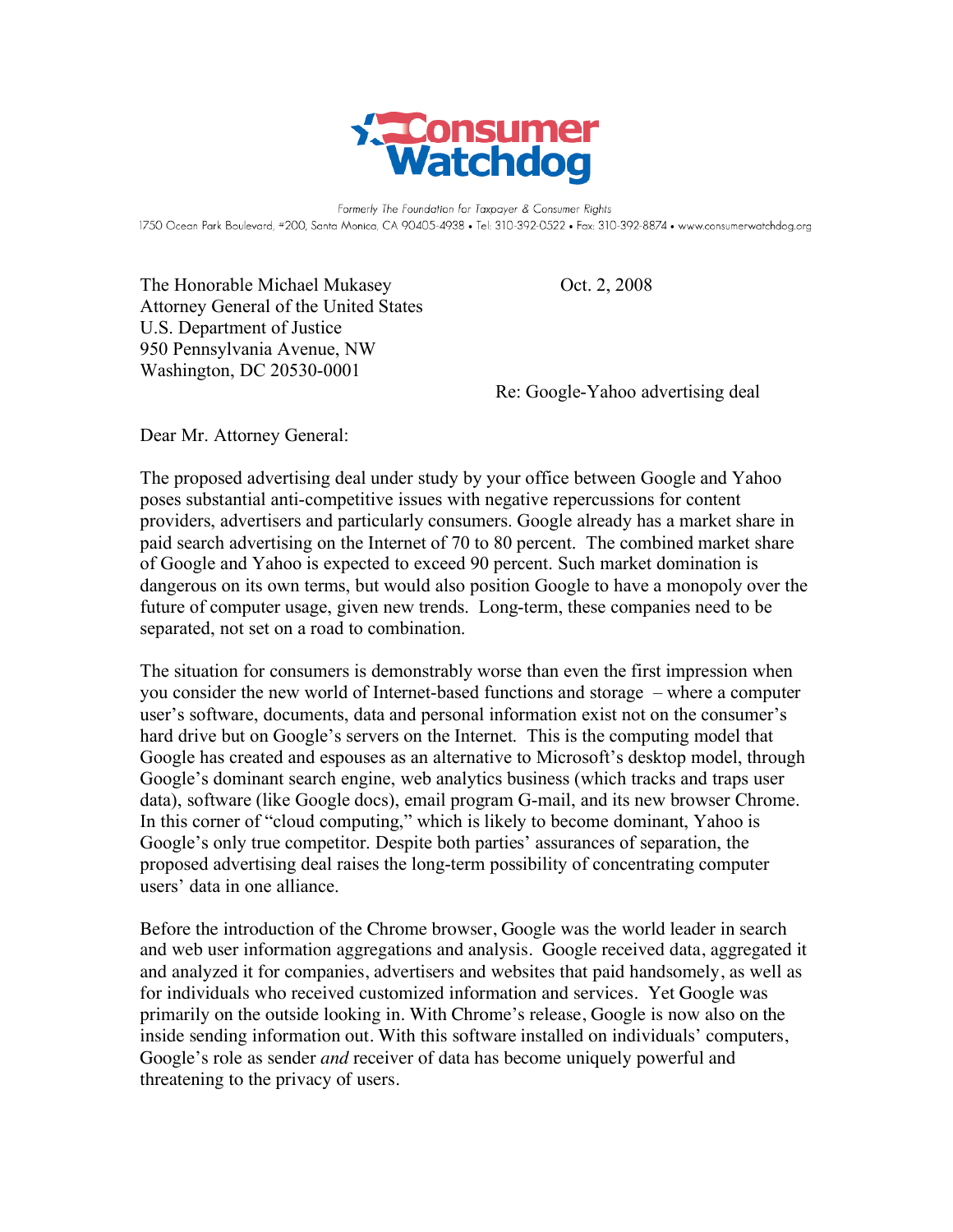The chart below shows Google's unparalleled dominance on the Internet in this unique sender/receiver role. Google is the only major Internet Company that controls a web analytics enterprise and has a browser with asynchronous communications (through an "auto suggest" function it conducts an unnoticed "conversation" with the user even before the search button is clicked). Google does not offer transparency about or easy opt-out for these communications. Google is therefore more equipped to trap personal data about computer users than ever before. (A video that demonstrates the pre-click communication function is viewable at http://www.consmerwatchdog.org/google ) As the chart below shows, Yahoo is Google's main rival in this multiple function world (Microsoft does not deploy asynchronous communication in this way, nor does it have a major analytics business.) The approval of this advertising deal could create conditions where, in the longer term, web user information and analysis would be controlled by a single player. Should the relationship between these two companies deepen, if their master databases were commingled, few individuals could escape that web.

|                                                                      |                             | Google Microsoft YAHOO!         |            | Apple                | Mozilla                     |
|----------------------------------------------------------------------|-----------------------------|---------------------------------|------------|----------------------|-----------------------------|
| Major Web<br><b>Analytics Business</b>                               | <b>YES</b><br>Market Leader | <b>NO</b><br>Minor System       | <b>YES</b> | <b>NO</b>            | <b>NO</b>                   |
| Browser                                                              | <b>YES</b><br>Chrome        | <b>YES</b><br>Internet Explorer | <b>NO</b>  | <b>YES</b><br>Safari | <b>YES</b><br>Firefox       |
| Major Search Engine                                                  | <b>YES</b><br>Market Leader | <b>YES</b><br>MSN & Live.com    | <b>YES</b> | <b>NO</b>            | <b>NO</b><br>Google Deal    |
| Asynchronous Auto-<br>Suggest In Address Bar                         | <b>YES</b>                  | <b>NO</b>                       | N/A        | <b>NO</b>            | <b>NO</b>                   |
| Software Triggers comm-YES<br>unication with Company                 |                             | <b>NO</b>                       | <b>YES</b> | <b>NO</b>            | <b>NO</b>                   |
| Hidden & Difficult To<br>Opt Out of Auto-Suggest<br>in Search Engine | <b>YES</b>                  | N/A                             | <b>NO</b>  | N/A                  | <b>YES</b><br>Google Engine |

Our fear is that if the Google-Yahoo advertising deal is approved, Google will use its near-monopolistic power to gain full control of user data analysis on the Internet and all but eradicate the ability of individual consumers desiring cloud computing storage and functions to opt out of Google's web.

The Chrome tool bar's suggestion function (like the Google Search engine's suggestion function) fundamentally alters the typical request-response pattern of the Internet. By merely typing, without clicking "Search" on either the tool bar or the search page, a user in Google's default mode has shared information with Google. This asynchronous acquisition of user information appears innocuous and helpful to most Chrome and